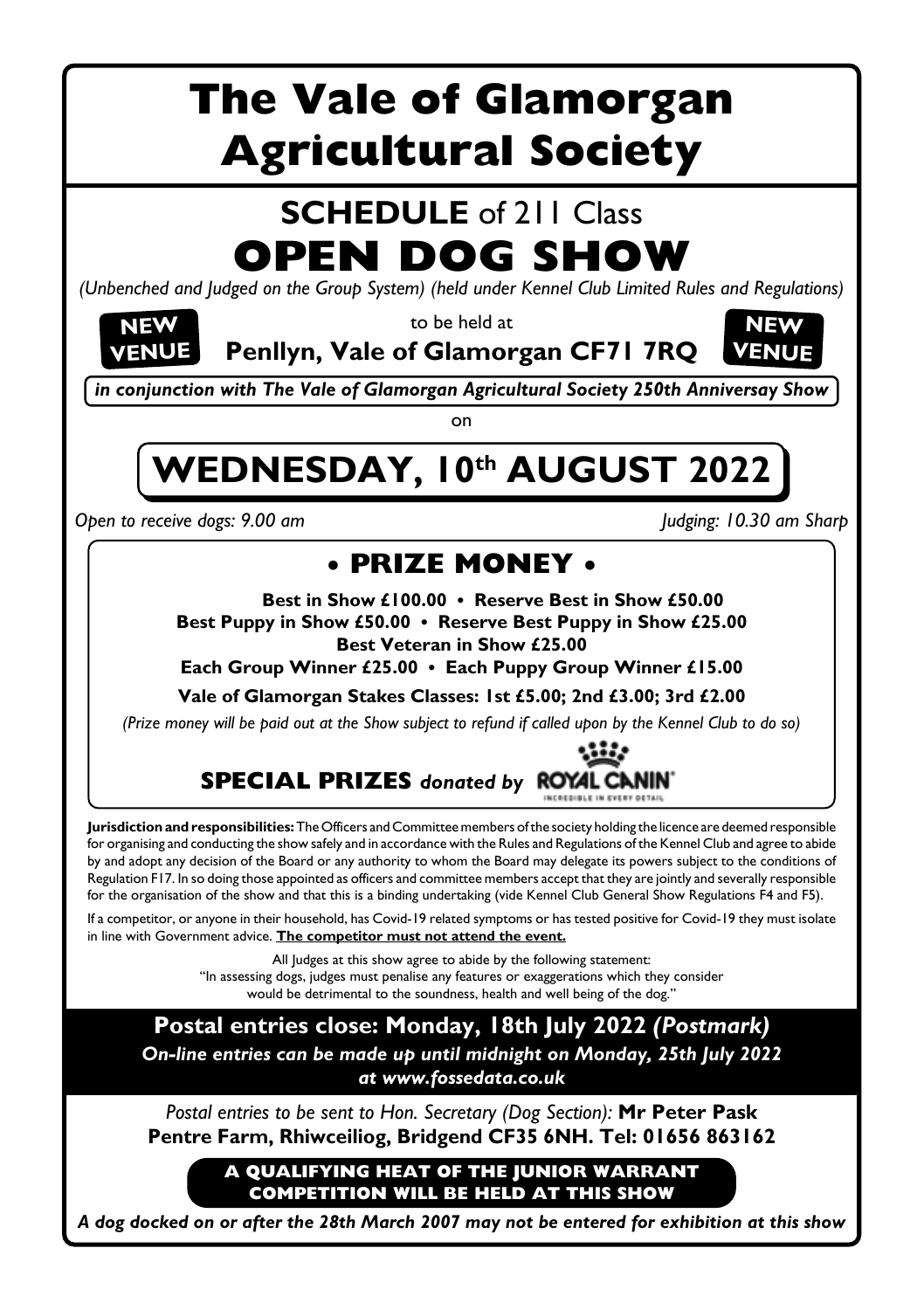### **A QUALIFYING HEAT FOR THE JUNIOR WARRANT COMPETITON IS BEING HELD AT THIS SHOW**

#### *Judge:* **Miss Bridget Croucher** (Bruesown)

ELIGIBILITY TO COMPETE: All dogs which have received a Junior Warrant between the qualifying period **1st June 2021 and 31st May 2022**.

Dogs may be entered in all qualifying heats. Once qualified exhibitors will be required to withdraw the qualified dog from any subsequent Junior Warrant qualifying heat(s). The refund of entry fees is at the discretion of the organising Society.

**Three** dogs and **one** reserve will be selected and subsequently invited to the semi-finals in London in October 2022, with the final being held at Crufts 2023.

Eligible dogs do not need to be entered for the Open Show in order to compete in the Junior Warrant Competition Qualifier. Although entries must be made prior to this show's closing date and be accompanied with the relevant entry fee.

The maximum number of dogs for the qualifying heat is 64. If it is likely that this number will be exceeded acceptance of entries will be on a first come first serve basis.

**Entry Fee: £7.00 per dog as first or subsequent entry**

### **PROBABLE ORDER OF JUDGING**

#### *The Committee reserve the right to alter the order of judging in order to facilitate the smooth running of the Show*

- **Ring 1 10.30 am:** Whippet, Beagle, Dachshunds *not before 2.00 pm:* Varieties, Best in Show, Junior Warrant Competition Qualifying Heat
- **Ring 2 10.30 am:** Welsh Corgi (Pembroke), Welsh Corgi (Cardigan) followed by remaining Pastoral breeds and Pastoral Group
- **Ring 3 10.30 am:** Terrier breeds and Terrier Group *not before 2.00 pm:* Handling Classes
- **Ring 4 10.30 am:** Gundog breeds and Gundog Group
- **Ring 5 10.30 am:** Newfoundland followed by remaining Working breeds and Working Group
- **Ring 6 10.30 am:** Chihuahua (Long Coat), Chihuahua (Smooth Coat) followed by remaining Toy breeds and Toy Group
- **Ring 7 10.30 am: Utility breeds and Utility Group**
- **Ring 8 10.30 am:** Afghan Hound, Borzoi, Deerhound, Greyhound, Irish Wolfhound, Rhodesian Ridgeback, Saluki and Hound Group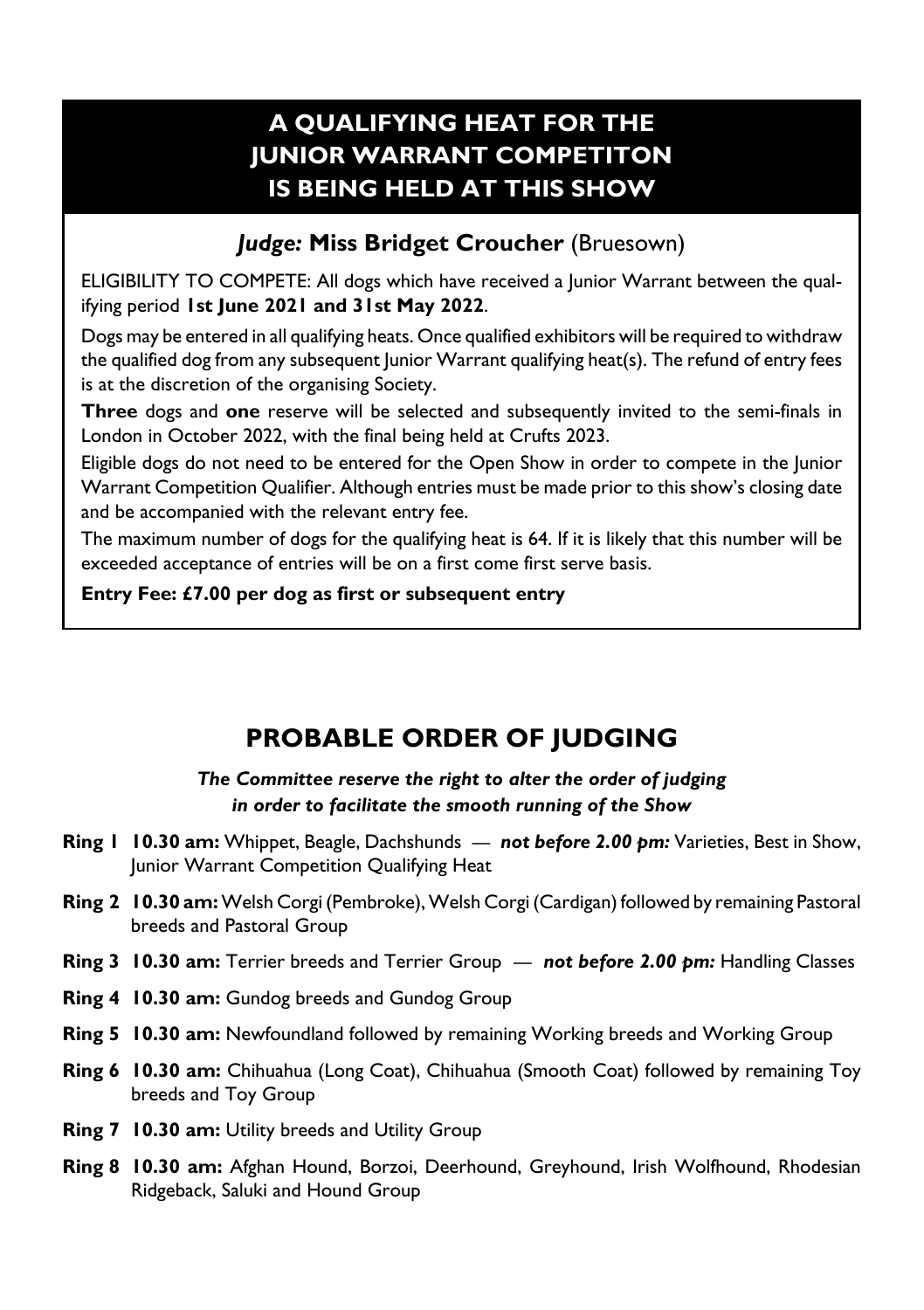### **• DOG SECTION COMMITTEE •**

*Chairman:* **Mr B. Shears** *Secretary:* **Mr P. Pask** *Treasurer:* **Mrs J. Bagnall** *Show Manager:* **Mrs A. Shears**

*Committee:* **Mr H. Price, Miss A. Price, Miss R. Price**

### **SPECIAL ROSETTES**

*will be given for*

BEST IN SHOW, RESERVE BEST IN SHOW and BEST PUPPY IN SHOW,

GROUP WINNERS, BEST AV VETERAN IN EACH GROUP and Winners of STAKES Classes

**ROSETTES** for BEST OF BREED and BEST PUPPY IN BREED WINNERS

**PERPETUAL TROPHIES** for BEST IN SHOW and BEST PUPPY IN SHOW

*Please note: Trophies must be returned to the Secretary of the Dog Section by the First week of July next year*

#### **• FEES •**

- **ENTRY FEES:** First Entry per dog £7.00; Each subsequent entry with the same dog £3.00 Kennel Club Junior Warrant Competition: £7.00 per dog *(as 1st or subsequent entry)* Not for Competition: £2.00 per dog *(please provide details on entry form)*
- **SHOW PASSES:** Additional Show Entry Passes: £7.00 if purchased with entry *(allows access to Agricultural Show)*
- **CAR PARK:** Free
- **CATALOGUE:** £3.00 pre-paid with entries *(£4.00 on Show Day)*

ALL CHEQUES, P.O.'s, ETC. SHOULD BE MADE PAYABLE TO:-

**VALE OF GLAMORGAN AGRICULTURAL SOCIETY (DOG SECTION)**

#### **EXHIBITORS PASSES WILL BE SENT AS FOLLOWS:**

1 pass for 1 or 2 dogs entered in single or joint ownership

2 passes for 3 or 4 dogs entered in single or joint ownership

3 passes for 5 or more dogs entered in single or joint ownership

Agricultural Show Entry Passes, including Dog Section, **if not pre-paid with entry**: £12.00 per Adult if prepaid via Vale of Glamorgan website. On the day of the show: £15.00 per Adult; £30.00 per Family (2 Adults/2 Children).

#### **PLEASE NOTE:**

**Not for Competition entries DO NOT qualify for exhibitor passes**

### **ROSETTE DONATIONS**

Donations towards the cost of rosettes will be gratefully received and acknowledged in the catalogue

### **REMEDIAL ACTION WILL BE TAKEN IN THE EVENT OF DOGS LEFT IN VEHICLES BEING FOUND IN A DISTRESSED CONDITION**

**Fouling by Dogs:** As required by the Kennel Club may we remind exhibitors that they are responsible for clearing up any fouling made by dogs in their charge whether it be inside the tent or outside.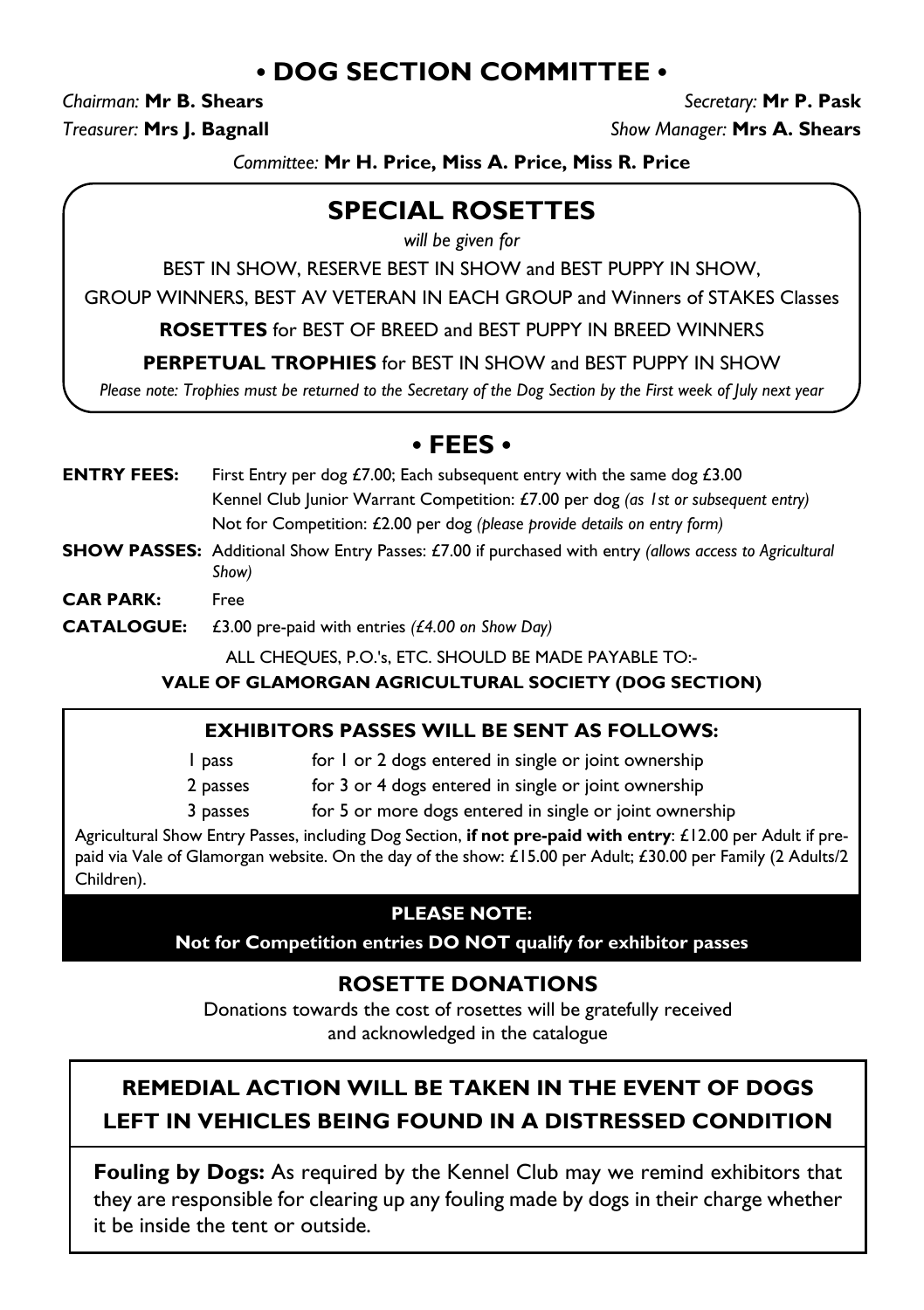### **• CLASSIFICATION •**

*(All Classes are for dog or bitch unless otherwise stated)*

| <b>TERRIER GROUP</b> - Group Judge: Mr Martin Sanders (Castellcoch)                                                                                                           |                                |                          |
|-------------------------------------------------------------------------------------------------------------------------------------------------------------------------------|--------------------------------|--------------------------|
| <b>STAFFORDSHIRE BULL TERRIER</b><br>Judge: Mr Martin Sanders (Castellcoch)                                                                                                   | I. Graduate                    | 2. Open                  |
| <b>JACK RUSSELL TERRIER</b><br>Judge: Mr Martin Sanders (Castellcoch)                                                                                                         | 3. Open                        |                          |
| <b>BORDER TERRIER</b><br>Judge: Mr Martin Sanders (Castellcoch)                                                                                                               | 4. Post Graduate               | 5. Open                  |
| <b>CESKY TERRIER</b><br>Judge: Mr Martin Sanders (Castellcoch)                                                                                                                | 6. Open                        |                          |
| <b>NORFOLK TERRIER</b><br>Judge: Mr Martin Sanders (Castellcoch)                                                                                                              | 7. Open                        |                          |
| <b>NORWICH TERRIER</b><br>Judge: Mr Martin Sanders (Castellcoch)                                                                                                              | 8. Open                        |                          |
| <b>KERRY BLUE TERRIER</b><br>Judge: Mr Martin Sanders (Castellcoch)                                                                                                           | 9. Open                        |                          |
| <b>SKYE TERRIER</b><br>Judge: Mr Martin Sanders (Castellcoch)                                                                                                                 | 10. Open                       |                          |
| <b>SOFT COATED WHEATEN TERRIER</b><br>Judge: Mr Martin Sanders (Castellcoch)                                                                                                  | II. Open                       |                          |
| <b>WELSH TERRIER</b><br>Judge: Mr Martin Sanders (Castellcoch)                                                                                                                | 12. Open                       |                          |
| <b>A.V.N.S.C. TERRIER</b><br>Judge: Mr Martin Sanders (Castellcoch)                                                                                                           | 13. Puppy<br>14. Post Graduate | 15. Open                 |
| A.V. IMPORTED BREED REGISTER TERRIER<br>Judge: Mr Martin Sanders (Castellcoch)                                                                                                | 16. Open                       |                          |
| <b>A.V. TERRIER</b><br>Judge: Mr Martin Sanders (Castellcoch)<br>N.B. The winner of the A.V. Veteran class in each Group will compete for Best Veteran in Show                | 17. Puppy<br>18. Open          | 19. Veteran              |
| <b>WORKING GROUP</b> - Group Judge: Mrs Caroline King-Cherne (Tanyvska)                                                                                                       |                                |                          |
| <b>NEWFOUNDLAND</b><br>Judge: Mrs Sam Deary (Dearchary)<br>The Southern Newfoundland Club have sponsored these classes by providing Rosettes for BOB and<br><b>Best Puppy</b> | 20. Puppy<br>21. Junior        | 22. Graduate<br>23. Open |
| <b>GREAT DANE</b><br>Judge: Mrs Caroline King-Cherne (Tanyvska)                                                                                                               | 24. Open                       |                          |
| <b>SIBERIAN HUSKY</b><br>Judge: Mrs Caroline King-Cherne (Tanyvska)                                                                                                           | 25. Graduate                   | 26. Open                 |
| <b>BULLMASTIFF</b><br>Judge: Mrs Caroline King-Cherne (Tanyvska)                                                                                                              | 27. Open                       |                          |
| <b>TIBETAN MASTIFF</b><br>Judge: Mrs Caroline King-Cherne (Tanyvska)                                                                                                          | 28. Open                       |                          |
| <b>BERNESE MOUNTAIN DOG</b><br>Judge: Mrs Caroline King-Cherne (Tanyvska)                                                                                                     | 29. Open                       |                          |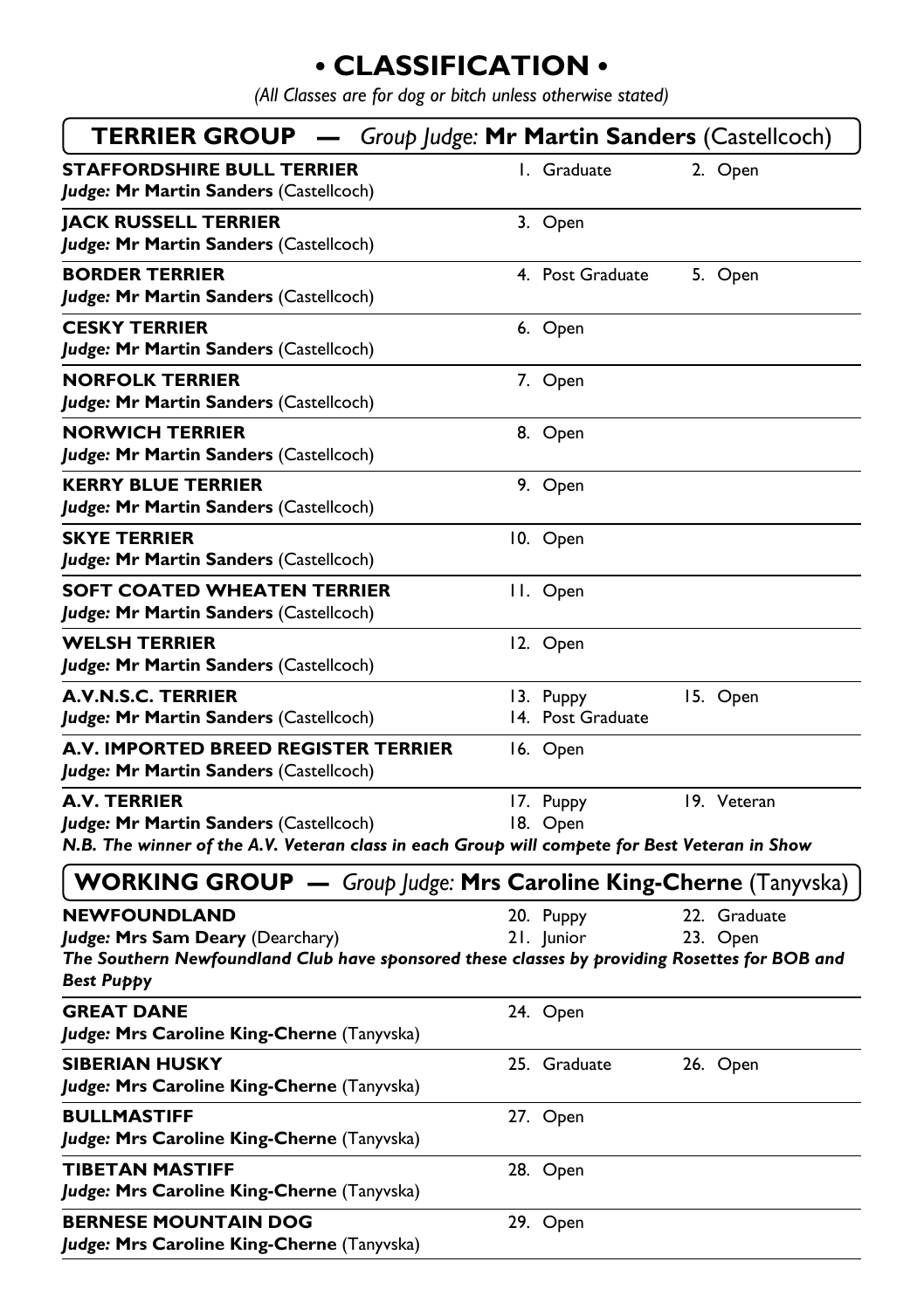| <b>GIANT SCHNAUZER</b><br>Judge: Mrs Caroline King-Cherne (Tanyvska)                                                                                                                               | 30. Open                       |             |
|----------------------------------------------------------------------------------------------------------------------------------------------------------------------------------------------------|--------------------------------|-------------|
| <b>DOBERMANN</b><br>Judge: Mrs Caroline King-Cherne (Tanyvska)                                                                                                                                     | 31. Post Graduate              | 32. Open    |
| <b>ROTTWEILER</b><br>Judge: Mrs Caroline King-Cherne (Tanyvska)                                                                                                                                    | 33. Post Graduate              | 34. Open    |
| <b>ALASKAN MALAMUTE</b><br>Judge: Mrs Caroline King-Cherne (Tanyvska)                                                                                                                              | 35. Open                       |             |
| A.V.N.S.C. WORKING<br>Judge: Mrs Caroline King-Cherne (Tanyvska)                                                                                                                                   | 36. Puppy<br>37. Post Graduate | 38. Open    |
| A.V. IMPORTED BREED REGISTER WORKING<br>Judge: Mrs Caroline King-Cherne (Tanyvska)                                                                                                                 | 39. Open                       |             |
| <b>A.V. WORKING</b><br>Judge: Mrs Caroline King-Cherne (Tanyvska)<br>N.B. The winner of the A.V. Veteran class in each Group will compete for Best Veteran in Show                                 | 40. Puppy<br>41. Open          | 42. Veteran |
| <b>PASTORAL GROUP</b> - Group Judge: Mr Derek Keates (Hadassah)                                                                                                                                    |                                |             |
| <b>WELSH CORGI (PEMBROKE)</b><br>Judge: Mr Richard Morris (Lascoed)<br>The South Wales Corgi Club have sponsored these classes by providing Prize Money of £10.00 plus a<br><b>Rosette for BOB</b> | 43. Graduate                   | 44. Open    |
| <b>WELSH CORGI (CARDIGAN)</b><br>Judge: Mr Richard Morris (Lascoed)<br>The South Wales Corgi Club have sponsored these classes by providing Prize Money of £10.00 plus a<br><b>Rosette for BOB</b> | 45. Junior                     | 46. Open    |
| <b>BORDER COLLIE</b><br>Judge: Mr Derek Keates (Hadassah)                                                                                                                                          | 47. Graduate                   | 48. Open    |
| <b>COLLIE (SMOOTH)</b><br>Judge: Mr Derek Keates (Hadassah)                                                                                                                                        | 49. Open                       |             |
| <b>SHETLAND SHEEPDOG</b><br>Judge: Mr Derek Keates (Hadassah)                                                                                                                                      | 50. Graduate                   | 51. Open    |
| <b>GERMAN SHEPHERD DOG</b><br>Judge: Mr Derek Keates (Hadassah)                                                                                                                                    | 52. Open                       |             |
| <b>BELGIAN SHEPHERD DOG (TERVUEREN)</b><br>Judge: Mr Derek Keates (Hadassah)                                                                                                                       | 53. Open                       |             |
| <b>BELGIAN SHEPHERD DOG (GROENENDAEL)</b><br>Judge: Mr Derek Keates (Hadassah)                                                                                                                     | 54. Open                       |             |
| A.V.N.S.C. PASTORAL<br>Judge: Mr Derek Keates (Hadassah)                                                                                                                                           | 55. Puppy<br>56. Post Graduate | 57. Open    |
| A.V. IMPORTED BREED REGISTER PASTORAL<br>Judge: Mr Derek Keates (Hadassah)                                                                                                                         | 58. Open                       |             |
| A.V. PASTORAL<br>Judge: Mr Derek Keates (Hadassah)<br>N.B. The winner of the A.V. Veteran class in each Group will compete for Best Veteran in Show                                                | 59. Puppy<br>60. Open          | 61. Veteran |
| <b>UTILITY GROUP</b> $-$ Group Judge: Mr Nicholas Farrugia (Cholas)                                                                                                                                |                                |             |
| SHIH TZU<br>Judge: Mr Nicholas Farrugia (Cholas)                                                                                                                                                   | 62. Open                       |             |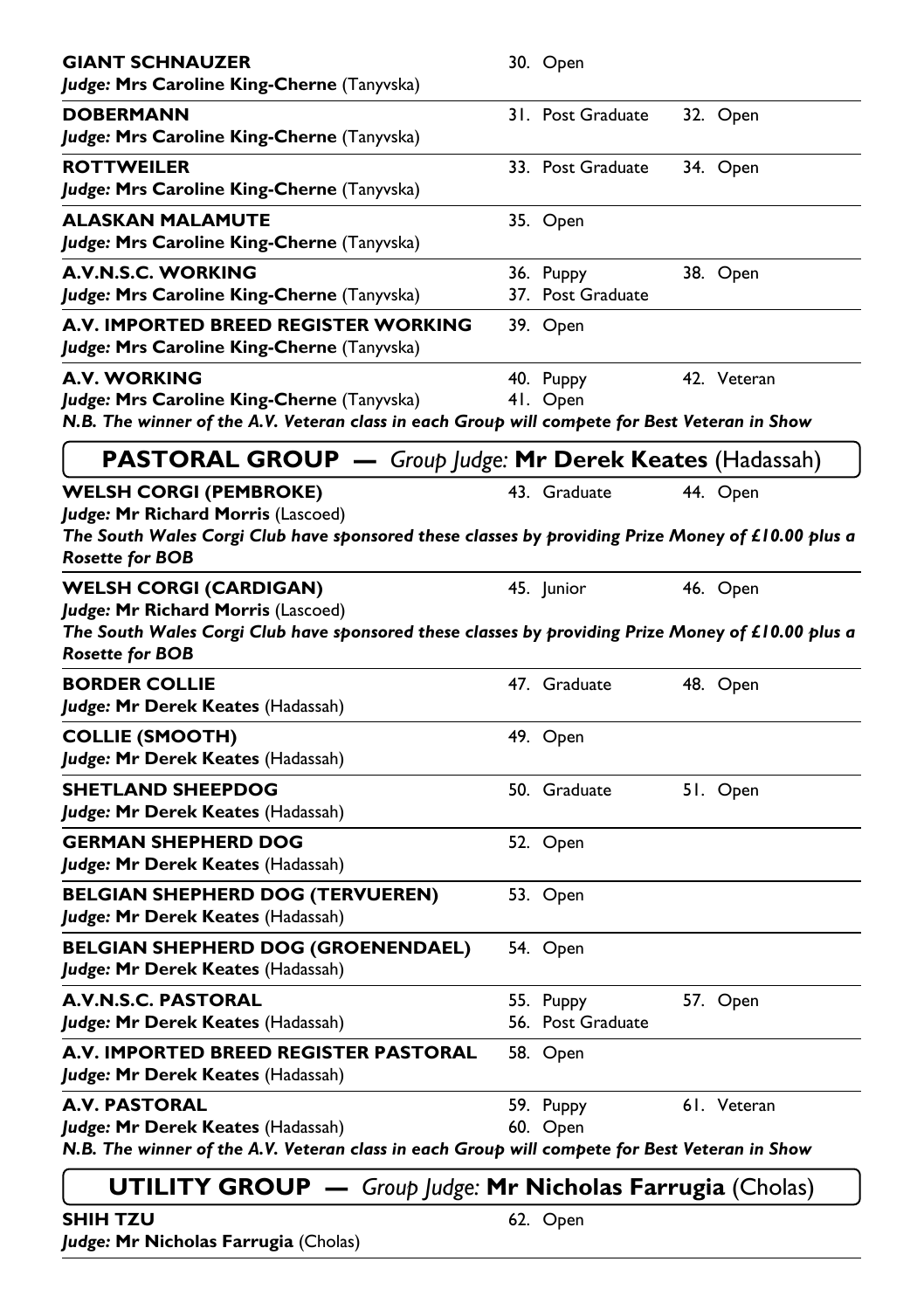| <b>BOSTON TERRIER</b><br>Judge: Mr Nicholas Farrugia (Cholas)                                                                                         | 63. Graduate                     | 64. Open                      |
|-------------------------------------------------------------------------------------------------------------------------------------------------------|----------------------------------|-------------------------------|
| <b>CHOW CHOW</b><br>Judge: Mr Nicholas Farrugia (Cholas)                                                                                              | 65. Graduate                     | 66. Open                      |
| DALMATIAN<br>Judge: Mr Nicholas Farrugia (Cholas)                                                                                                     | 67. Puppy<br>68. Post Graduate   | 69. Open                      |
| <b>FRENCH BULLDOG</b><br>Judge: Mr Nicholas Farrugia (Cholas)                                                                                         | 70. Puppy<br>71. Post Graduate   | 72. Open                      |
| <b>GERMAN SPITZ (KLEIN)</b><br>Judge: Mr Nicholas Farrugia (Cholas)                                                                                   | 73. Open                         |                               |
| <b>GERMAN SPITZ (MITTEL)</b><br>Judge: Mr Nicholas Farrugia (Cholas)                                                                                  | 74. Open                         |                               |
| <b>JAPANESE SHIBA INU</b><br>Judge: Mr Nicholas Farrugia (Cholas)                                                                                     | 75. Graduate                     | 76. Open                      |
| <b>JAPANESE SPITZ</b><br>Judge: Mr Nicholas Farrugia (Cholas)                                                                                         | 77. Post Graduate                | 78. Open                      |
| <b>KEESHOND</b><br>Judge: Mr Nicholas Farrugia (Cholas)                                                                                               | 79. Post Graduate                | 80. Open                      |
| <b>MINIATURE SCHNAUZER</b><br>Judge: Mr Nicholas Farrugia (Cholas)                                                                                    | 81. Post Graduate                | 82. Open                      |
| <b>BULLDOG</b><br>Judge: Mr Nicholas Farrugia (Cholas)                                                                                                | 83. Open                         |                               |
| <b>LHASA APSO</b><br>Judge: Mr Nicholas Farrugia (Cholas)                                                                                             | 84. Open                         |                               |
| <b>A.V.N.S.C. UTILITY</b><br>Judge: Mr Nicholas Farrugia (Cholas)                                                                                     | 85. Puppy<br>86. Post Graduate   | 87. Open                      |
| A.V. IMPORTED BREED REGISTER UTILITY<br>Judge: Mr Nicholas Farrugia (Cholas)                                                                          | 88. Open                         |                               |
| A.V. UTILITY<br>Judge: Mr Nicholas Farrugia (Cholas)<br>N.B. The winner of the A.V. Veteran class in each Group will compete for Best Veteran in Show | 89. Puppy<br>90. Open            | 91. Veteran                   |
| TOY GROUP - Group Judge: Mr James Farrugia (Cholas)                                                                                                   |                                  |                               |
| <b>CHIHUAHUA (LONG COAT)</b><br>Judge: Mr Michael Rossin (Boetandales)                                                                                | 92. Puppy<br>93. Junior          | 94. Post Graduate<br>95. Open |
| <b>CHIHUAHUA (SMOOTH COAT)</b><br>Judge: Mr Michael Rossin (Boetandales)                                                                              | 96. Puppy<br>97. Junior          | 98. Post Graduate<br>99. Open |
| <b>CHINESE CRESTED</b><br>Judge: Mr James Farrugia (Cholas)                                                                                           | 100. Puppy                       | 101. Open                     |
| <b>PAPILLON</b><br>Judge: Mr James Farrugia (Cholas)                                                                                                  | 102. Open                        |                               |
| <b>PUG</b><br>Judge: Mr James Farrugia (Cholas)                                                                                                       | 103. Puppy<br>104. Post Graduate | 105. Open                     |
| <b>KING CHARLES SPANIEL</b><br>Judge: Mr James Farrugia (Cholas)                                                                                      | 106. Post Graduate               | 107. Open                     |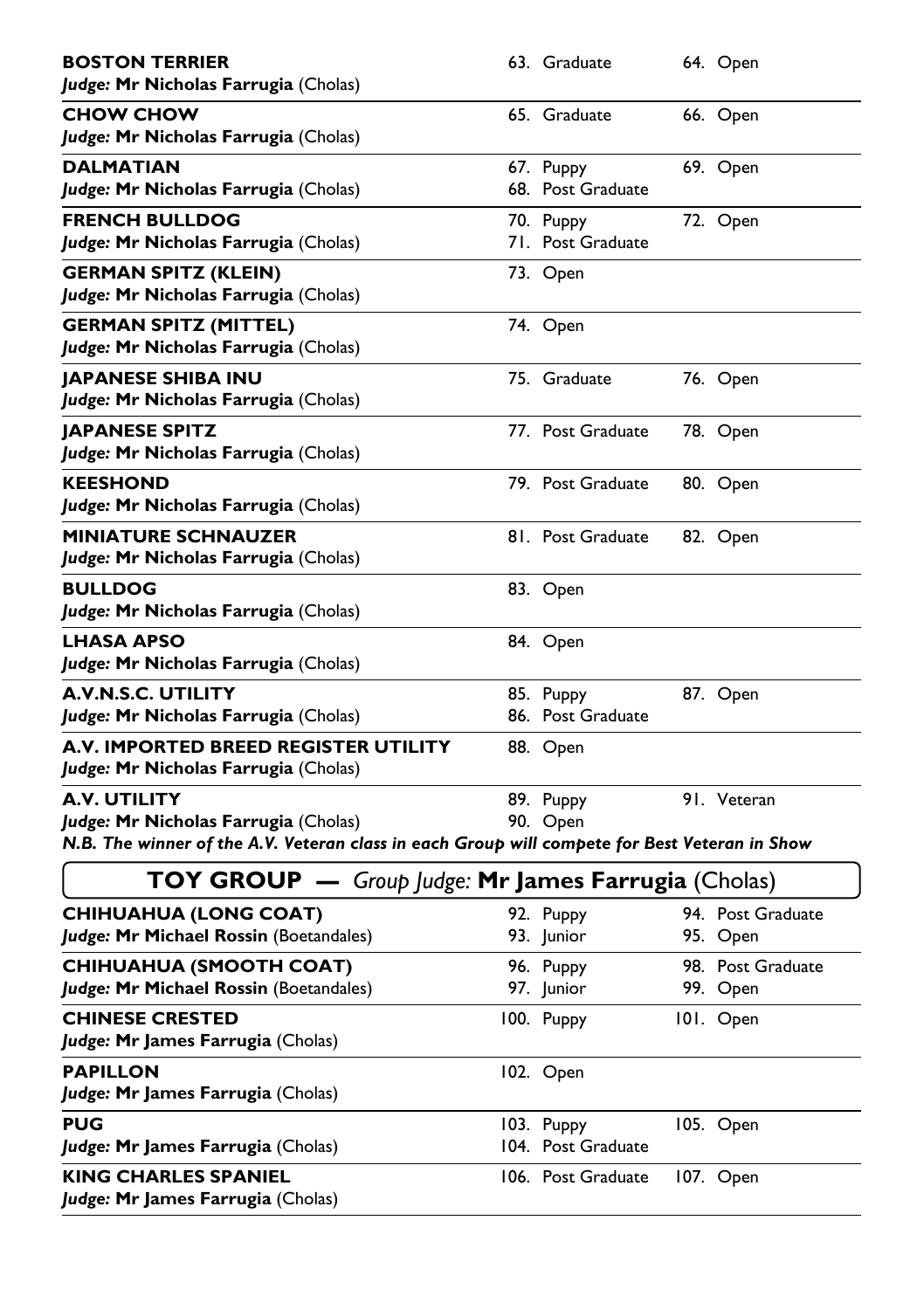| <b>CAVALIER KING CHARLES SPANIEL</b><br>Judge: Mr James Farrugia (Cholas)                                                                      | 108. Junior<br>109. Post Graduate | 110. Open                  |
|------------------------------------------------------------------------------------------------------------------------------------------------|-----------------------------------|----------------------------|
| <b>GRIFFON BRUXELLOIS</b><br>Judge: Mr James Farrugia (Cholas)                                                                                 | III. Open                         |                            |
| <b>POMERANIAN</b><br>Judge: Mr James Farrugia (Cholas)                                                                                         | 112. Post Graduate                | 113. Open                  |
| <b>JAPANESE CHIN</b><br>Judge: Mr James Farrugia (Cholas)                                                                                      | 114. Open                         |                            |
| <b>YORKSHIRE TERRIER</b><br>Judge: Mr James Farrugia (Cholas)                                                                                  | 115. Open                         |                            |
| <b>HAVANESE</b><br>Judge: Mr James Farrugia (Cholas)                                                                                           | 116. Open                         |                            |
| A.V.N.S.C. TOY<br>Judge: Mr James Farrugia (Cholas)                                                                                            | II7. Puppy<br>118. Post Graduate  | 119. Open                  |
| <b>A.V. IMPORTED BREED REGISTER TOY</b><br>Judge: Mr James Farrugia (Cholas)                                                                   | 120. Open                         |                            |
| A.V. TOY<br>Judge: Mr James Farrugia (Cholas)<br>N.B. The winner of the A.V. Veteran class in each Group will compete for Best Veteran in Show | 121. Puppy<br>122. Open           | 123. Veteran               |
| <b>GUNDOG GROUP</b> - Group Judge: Mr Chris Woolner                                                                                            |                                   |                            |
| <b>RETRIEVER (LABRADOR)</b><br>Judge: Mr Chris Woolner                                                                                         | 124. Puppy<br>125. Graduate       | 126. Open                  |
| <b>RETRIEVER (GOLDEN)</b><br>Judge: Mr Chris Woolner                                                                                           | 127. Junior                       | 128. Open                  |
| <b>HUNGARIAN VIZSLA</b><br>Judge: Mr Chris Woolner                                                                                             | 129. Post Graduate                | 130. Open                  |
| HUNGARIAN WIREHAIRED VIZSLA<br>Judge: Mr Chris Woolner                                                                                         | 131. Post Graduate                | 132. Open                  |
| <b>IRISH SETTER</b><br>Judge: Mr Chris Woolner                                                                                                 | 133. Puppy<br>134. Junior         | 135. Graduate<br>136. Open |
| <b>ENGLISH SETTER</b><br>Judge: Mr Chris Woolner                                                                                               | 137. Open                         |                            |
| <b>POINTER</b><br>Judge: Mr Chris Woolner                                                                                                      | 138. Puppy<br>139. Graduate       | 140. Open                  |
| <b>GERMAN SHORTHAIRED POINTER</b><br>Judge: Mr Chris Woolner                                                                                   | 141. Post Graduate                | 142. Open                  |
| <b>GERMAN WIREHAIRED POINTER</b><br>Judge: Mr Chris Woolner                                                                                    | 143. Post Graduate                | 144. Open                  |
|                                                                                                                                                |                                   |                            |
| <b>LARGE MUNSTERLANDER</b><br>Judge: Mr Chris Woolner                                                                                          | 145. Junior                       | 146. Open                  |
| <b>WEIMARANER</b><br>Judge: Mr Chris Woolner                                                                                                   | 147. Open                         |                            |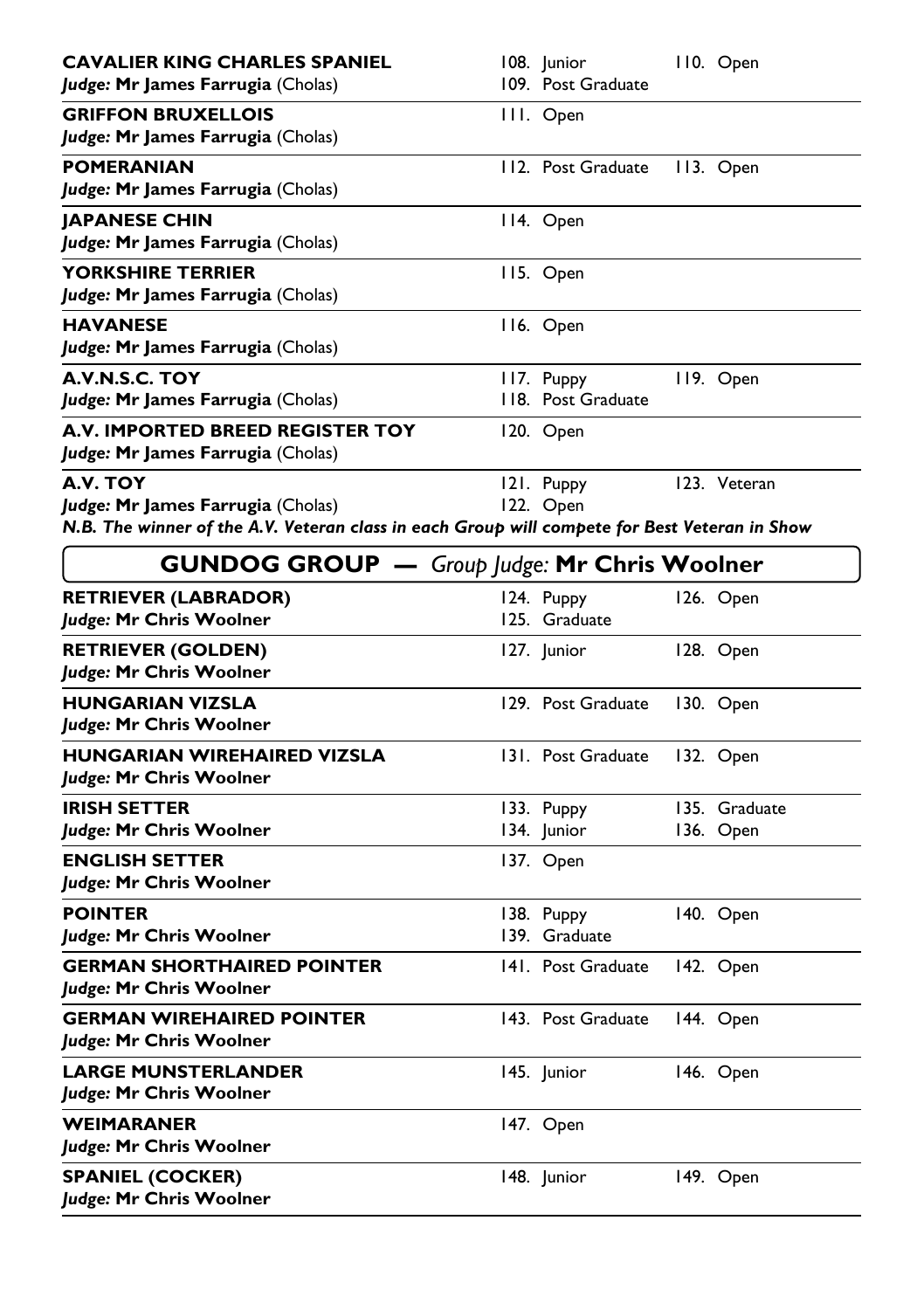| <b>SPANIEL (AMERICAN COCKER)</b><br>Judge: Mr Chris Woolner                                                                                     | 150. Junior                                     | 151. Open                        |
|-------------------------------------------------------------------------------------------------------------------------------------------------|-------------------------------------------------|----------------------------------|
| <b>SPANIEL (ENGLISH SPRINGER)</b><br>Judge: Mr Chris Woolner                                                                                    | 152. Junior                                     | 153. Open                        |
| <b>SPANIEL (FIELD)</b><br>Judge: Mr Chris Woolner                                                                                               | 154. Open                                       |                                  |
| <b>SPANIEL (WELSH SPRINGER)</b><br>Judge: Mr Chris Woolner                                                                                      | 155. Open                                       |                                  |
| A.V.N.S.C. GUNDOG<br>Judge: Mr Chris Woolner                                                                                                    | 156. Puppy<br>157. Post Graduate                | 158. Open                        |
| A.V. IMPORTED BREED REGISTER GUNDOG<br>Judge: Mr Chris Woolner                                                                                  | 159. Open                                       |                                  |
| <b>A.V. GUNDOG</b><br>Judge: Mr Chris Woolner<br>N.B. The winner of the A.V. Veteran class in each Group will compete for Best Veteran in Show  | 160. Puppy<br>161. Open                         | 162. Veteran                     |
|                                                                                                                                                 |                                                 |                                  |
| <b>HOUND GROUP</b> - Group Judge: Miss Jenny Dove (Saringa)                                                                                     |                                                 |                                  |
| <b>WHIPPET</b><br>Judge: Mrs Cheryl Richards-Healion (Clynecourt)                                                                               | 163. Puppy<br>164. Junior<br>165. Post Graduate | 166. Open Dog<br>167. Open Bitch |
| <b>BEAGLE</b><br>Judge: Mr Jason Rudkin (Dynastydax)                                                                                            | 168. Special Yearling<br>169. Post Graduate     | 170. Open                        |
| <b>DACHSHUND (MINIATURE LONG-HAIRED)</b><br>Judge: Mr Jason Rudkin (Dynastydax)<br>Miniature Dachshunds will NOT be weighed at this Show        | 171. Open                                       |                                  |
| DACHSHUND (LONG-HAIRED)<br>Judge: Mr Jason Rudkin (Dynastydax)                                                                                  | 172. Post Graduate                              | 173. Open                        |
| <b>DACHSHUND (MINIATURE WIRE-HAIRED)</b><br>Judge: Mr Jason Rudkin (Dynastydax)<br>Miniature Dachshunds will NOT be weighed at this Show        | 174. Post Graduate                              | 175. Open                        |
| DACHSHUND (WIRE-HAIRED)<br>Judge: Mr Jason Rudkin (Dynastydax)                                                                                  | 176. Open                                       |                                  |
| DACHSHUND (MINIATURE SMOOTH-HAIRED) 177. Junior<br>Judge: Mr Jason Rudkin (Dynastydax)<br>Miniature Dachshunds will NOT be weighed at this Show | 178. Post Graduate                              | 179. Open                        |
| DACHSHUND (SMOOTH-HAIRED)<br>Judge: Mr Jason Rudkin (Dynastydax)                                                                                | 180. Open                                       |                                  |
| <b>AFGHAN HOUND</b><br>Judge: Mrs Elaine Bogart (Incitatus)                                                                                     | 181. Open                                       |                                  |
| <b>BORZOI</b><br>Judge: Mrs Elaine Bogart (Incitatus)                                                                                           | 182. Open                                       |                                  |
| <b>DEERHOUND</b><br>Judge: Mrs Elaine Bogart (Incitatus)                                                                                        | 183. Open                                       |                                  |
| <b>GREYHOUND</b><br>Judge: Mrs Elaine Bogart (Incitatus)                                                                                        | 184. Open                                       |                                  |
| <b>IRISH WOLFHOUND</b><br>Judge: Mrs Elaine Bogart (Incitatus)                                                                                  | 185. Junior<br>186. Post Graduate               | 187. Open                        |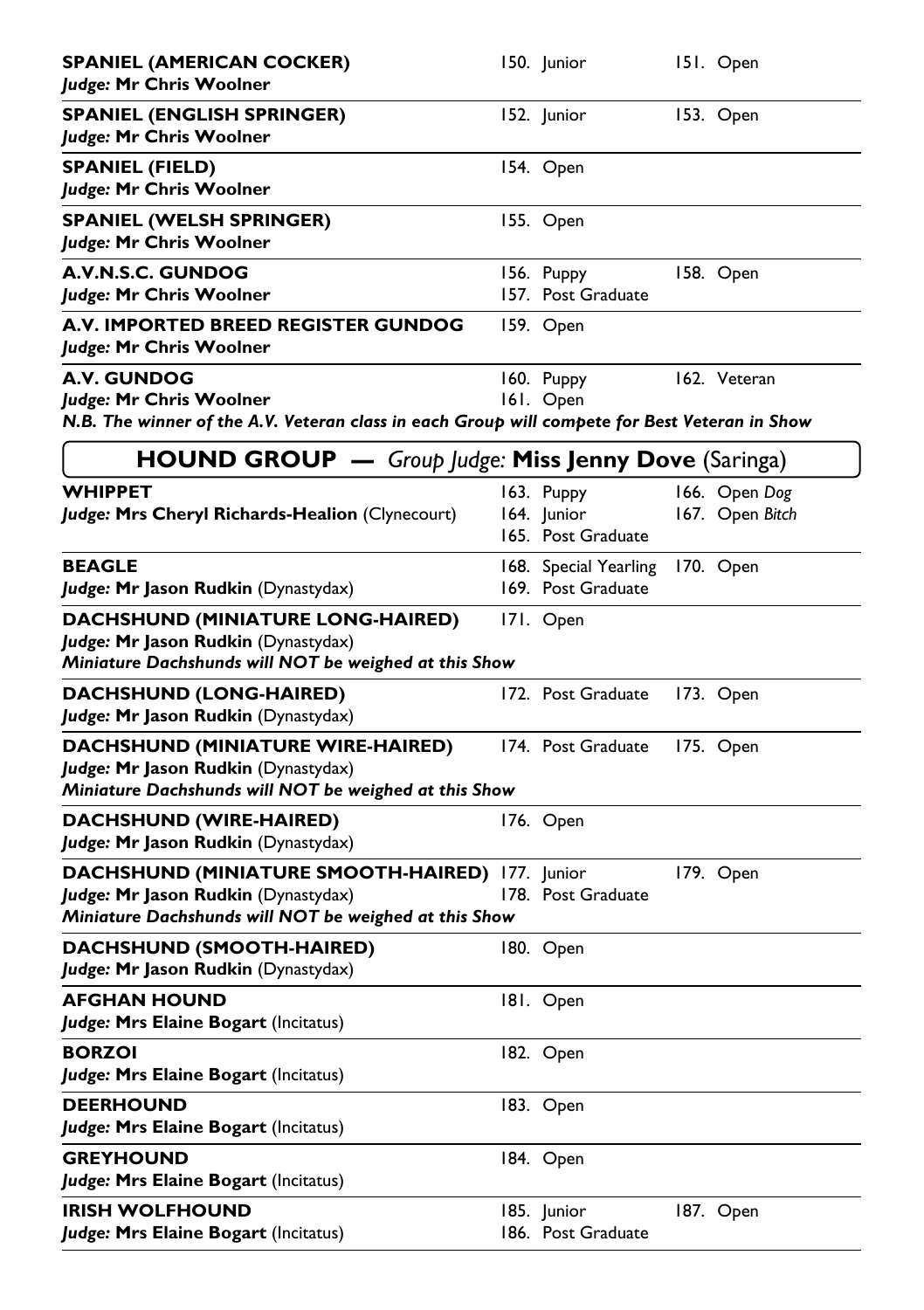| <b>RHODESIAN RIDGEBACK</b>                                                                    | 188. Post Graduate                       |  | 189. Open                                  |  |
|-----------------------------------------------------------------------------------------------|------------------------------------------|--|--------------------------------------------|--|
| Judge: Mrs Elaine Bogart (Incitatus)                                                          |                                          |  |                                            |  |
| SALUKI                                                                                        | 190. Open                                |  |                                            |  |
| Judge: Mrs Elaine Bogart (Incitatus)                                                          |                                          |  |                                            |  |
| <b>BLOODHOUND</b>                                                                             | 191. Post Graduate                       |  | 192. Open                                  |  |
| Judge: Mr Richard Morris (Lascoed)                                                            |                                          |  |                                            |  |
| The Bloodhound Club has sponsored Rosettes for these classes                                  |                                          |  |                                            |  |
| <b>A.V.N.S.C. HOUND</b>                                                                       | 193. Puppy                               |  | 195. Open                                  |  |
| Judge: Miss Jenny Dove (Saringa)                                                              | 194. Post Graduate                       |  |                                            |  |
| <b>A.V. IMPORTED BREED REGISTER HOUND</b>                                                     | 196. Open                                |  |                                            |  |
| Judge: Miss Jenny Dove (Saringa)                                                              |                                          |  |                                            |  |
| A.V. HOUND                                                                                    | 197. Puppy                               |  | 199. Veteran                               |  |
| Judge: Miss Jenny Dove (Saringa)                                                              | 198. Open                                |  |                                            |  |
| N.B. The winner of the A.V. Veteran class in each Group will compete for Best Veteran in Show |                                          |  |                                            |  |
| <b>HANDLING CLASSES</b>                                                                       |                                          |  |                                            |  |
| <b>HANDLING CLASSES</b>                                                                       | 200. 6 - 11 years                        |  | 202. 17 - 24 years                         |  |
| Judge: Mrs Carol Sanders                                                                      | 201. 12 - 16 years                       |  |                                            |  |
| Rosettes 1st - Reserve in ALL Handling Classes                                                |                                          |  |                                            |  |
| <b>ANY VARIETY</b>                                                                            |                                          |  |                                            |  |
| <b>ANY VARIETY</b>                                                                            | 203. A.V. Bred by Exhibitor              |  |                                            |  |
| Judge: Miss Jenny Dove (Saringa)                                                              | 204. A.V. Crufts 2023 Qualified Open     |  |                                            |  |
|                                                                                               | 205. A.V. Brace                          |  |                                            |  |
| <b>ANY VARIETY STAKES CLASSES</b>                                                             |                                          |  |                                            |  |
| <b>VALE OF GLAMORGAN A.V. STAKES</b>                                                          |                                          |  | 206. A.V. Puppy Dog 209. A.V. Junior Bitch |  |
| Judge: Miss Jenny Dove (Saringa)                                                              | 207. A.V. Puppy Bitch 210. A.V. Open Dog |  |                                            |  |

*Prize Money in each Stakes Class:* 208. A.V. Junior Dog 211. A.V. Open Bitch *1st £5.00; 2nd £3.00; 3rd £2.00*

### **BEST IN SHOW, BEST PUPPY IN SHOW & BEST VETERAN IN SHOW\***

*Judge:* **Miss Jenny Dove** (Saringa)

*\* Please Note: Best Veteran in Show will be selected from the winners of the A.V. Veteran classes within each Group*

### **JUNIOR WARRANT COMPETITION — QUALIFYING HEAT**

*Judge:* **Miss Bridget Croucher** (Bruesown) **Class: KCJW (Class 212 if entering on-line)**

ELIGIBILITY TO COMPETE: All dogs which have received a Junior Warrant between the qualifying period **1st June 2021 and 31st May 2022**.

Dogs may be entered in all qualifying heats. Once qualified exhibitors will be required to withdraw the qualified dog from any subsequent Junior Warrant qualifying heat(s). The refund of entry fees is at the discretion of the organising Society.

**Three** dogs and **one** reserve will be selected and subsequently invited to the semi-finals in London in October 2022, with the final being held at Crufts 2023.

Eligible dogs do not need to be entered for the Open Show in order to compete in the Junior Warrant Competition Qualifier. Although entries must be made prior to this show's closing date and be accompanied with the relevant entry fee.

The maximum number of dogs for the qualifying heat is 64. If it is likely that this number will be exceeded acceptance of entries will be on a first come first serve basis.

**Entry Fee: £7.00 per dog as first or subsequent entry**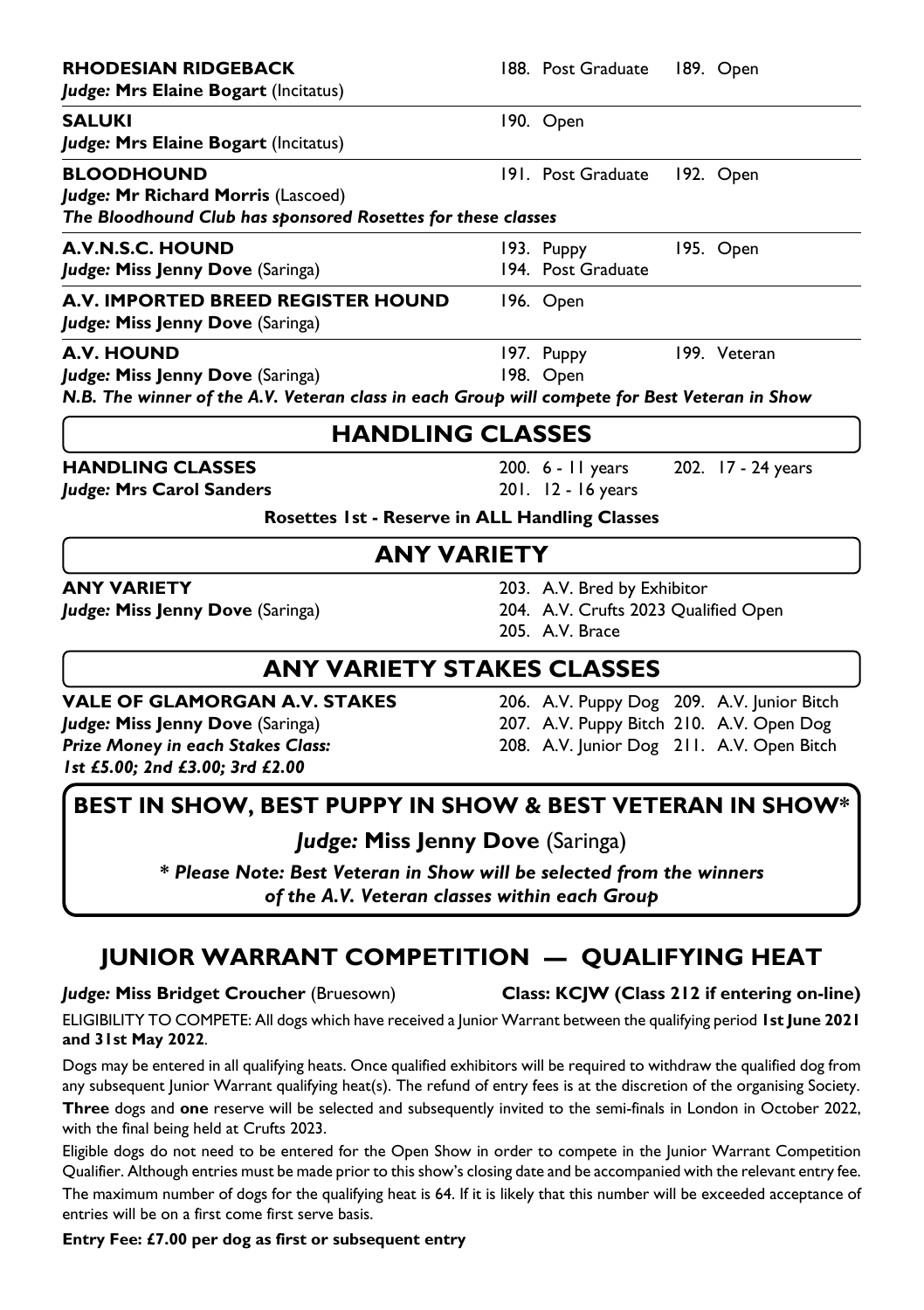#### **• RULES & REGULATIONS •**

- 1. The Show will open at 9.00 am.
- 2. Dogs will be received until 11.30 am and after which no dogs may be received except under exceptional and unforeseen circumstances and by special permission of the Show Management.
- 3. Judging will commence at 10.30 am.
- 4. Exhibits may be removed from the Show after their judging has been completed. The Show will close half an hour after all judging has been completed.
- 5. Entry Fees: First Entry per dog £7.00; Each subsequent entry with the same dog £3.00. Kennel Club Junior Warrant Competition: £7.00 per dog (as 1st or subsequent entry). Not for Competition: £2.00 per dog *(please provide details on entry form)*. Additional Show Entry Passes: £7.00 if purchased with entry *(allows access to Agricultural Show)*. Car Park: Free. Catalogue: £3.00 pre-paid with entries *(£4.00 on Show Day)*.
- 6. Prize Money: Best in Show £100.00; Reserve Best in Show £50.00; Best Puppy in Show £50.00; Reserve Best Puppy in Show £25.00; Best Veteran in Show £25.00; Each Group Winner: £25.00; Each Puppy Group Winner: £15.00. Vale of Glamorgan Stakes Classes: 1st £5.00; 2nd £3.00; 3rd £2.00.
- 7. The Committee reserves to itself the right to refuse entries.
- 8. Puppies under six calendar months of age on the first day of the Show are not eligible for exhibition.
- 9. The mating of bitches within the precincts of the Show is forbidden.
- 10. **Best Puppy in Show:** Where a Best Puppy in Show competition is scheduled the Best Puppy in Show is a puppy which has competed and has been declared Best Puppy in Breed, Best Any Variety Not Separately Classified Puppy or Best Any Variety Imported Breed Register Puppy. A puppy is a dog of six and not exceeding twelve calendar months of age on the first day of the Show. Where the Best of Breed, Best in Group or Best in Show is a puppy it may, at the discretion of the judge, be awarded Best Puppy in Breed, Best Puppy in Group and Best Puppy in Show respectively. Where the Reserve Best of Breed, Reserve Best of Group or Reserve Best in Show is a puppy which has only been beaten by an adult dog it may, at the discretion of the judge, be Best Puppy in Breed, Best Puppy in Group and Best Puppy in Show respectively. Consequently, selection of Best Puppy in Breed, Best Puppy in Group and Best Puppy in Show must follow the selection of Best of Breed, Best in Group and Best in Show respectively.
	- a) Those puppies declared Best Puppy in Breed.
	- b) The puppy declared Best Puppy from the Any Variety Not Separately Classified classes in each Group.
	- c) The puppy declared Best Puppy from the Any Variety Imported Breed Register classes in each Group.
	- Best Puppy in Show must be selected from the Best Puppy in Group winners.
- 11. **Best in Show:** The dog declared Best in Show is a dog which has competed and has been declared Best of Breed, Best Any Variety Not Separately Classified or Best Any Variety Imported Breed Register.
	- a. Shows Judged on the Group System (Definition; Shows judged on the Group System includes classes for breeds within more than one group, as defined in Kennel Club Regulation B(A); and require a judge to declare a best of each group after which the exhibits so declared will compete for the award of Best in Show and Reserve Best in Show.)
		- 1) Best of Breed: Where a breed is separately classified a Best of Breed may be declared but only from those dogs which have received a first prize in a breed class at the show. Where separate classes are provided for each sex of a breed a Best of each Sex must be declared.
		- 2) Best of Group: Best of group and subsequent placings must be selected from:
			- a) The Best of Breed winners in each group.
			- b) The Best dog from the Any Variety Not Separately Classified classes in each Group.
			- c) The Best dog from Any Variety Imported Breed Register classes in each Group.
		- 3) Best in Show: Best in Show must be selected from the Best of Group winners. Reserve Best in Show must be selected from the remaining Group winners following the selection for Best in Show.
- 12. Exhibits will not be admitted to Group or Best in Show competition after a period of ten minutes has elapsed since the announcement that exhibits are required for judging, unless they have been unavoidably delayed by previous judging not being completed on time, and then only with the special permission of the Show Management.
- 13. Exhibitors must not pick up dogs by their tails and leads when lifting them nor handle a dog in a manner which causes its feet not to touch the ground when on the move. This is not acceptable. Exhibitors should note that such practice would constitute harsh handling and reports of such practice will be referred to the Committee under Kennel Club Show Regulation F11.
- 14. All exhibitors must be familiar with Kennel Club Regulation F (Annex B) Regulations for the Preparation of Dogs for Exhibition.
- 15. All dogs resident outside of the UK must be issued with a Kennel Club Authority to Compete number before entry to the show/event can be made. All overseas entries without an Authority to Compete number will be returned to the exhibitor/competitor.
- 16. **Dogs in Vehicles on Hot Days.** Your dog is vulnerable and at risk during hot weather and the Kennel Club offers the following guidance to help guide you through the do's and don'ts travelling to and whilst at KC licensed events.
	- When travelling to a show please take a moment to consider whether the route to the show is on a busy holiday route, and leave earlier to avoid increased time in traffic jams.
	- If your vehicle is not air-conditioned seriously consider whether travelling to the show is a good idea at all.
	- The vehicle should be as fully ventilated as possible, and plenty of stops should be taken, with lots of water available to drink.
	- Ensure your dog is not sitting in full sunlight. There should be plenty of free flowing air around the dog.
	- When at the show, never leave your dog in the vehicle.
	- Keep the dog in the shade take your own shade for example a large umbrella and always have plenty of water available to drink so your dog stays well hydrated.
	- Avoid your dog taking part in unnecessary exertion, or from standing in exposed sunlight for extended lengths of time.

 Remember, if you feel hot your dog is very likely to feel much hotter and dehydrated, and this could lead to dire results. Please look after your dog's welfare. **WARNING: IF YOUR DOG IS FOUND TO BE AT RISK FORCIBLE ENTRY TO YOUR VEHICLE MAY BE NECESSARY WITHOUT LIABILITY FOR ANY DAMAGE CAUSED.** 

- 17. Anyone whose dog is entered at a Kennel Club licensed event should take all reasonable steps to ensure the needs of their dog(s) are met, and should not put a dog's health and welfare at risk by any action, default, omission or otherwise. Breach of Kennel Club Regulations in this respect may be referred to the Board for disciplinary action under the Kennel Club Rules and Regulations. The use of pinch collars, electronic shock collars, or prong collars, is not permitted at any show licensed by the Kennel Club. This shall apply at the venue or within the precincts of the show.
- 18. Not for Competition entries will be accepted. Details of each dog so entered must be recorded on the entry form and must be Kennel Club registered.
- 19. No modifications will be made to this Schedule except by permission of the Board of the Kennel Club, which will be followed by advertisement in the Canine Press wherever possible.
- 20. The Show will be held under the Rules and Regulations of the Kennel Club. All dogs must be registered or transferred at the Kennel Club before the Show.
- 21. The Hon. Veterinary Surgeons will be empowered to exclude any dog which, in their opinion, they consider is not in a fit state for exhibition whether from disease, vice or any other cause.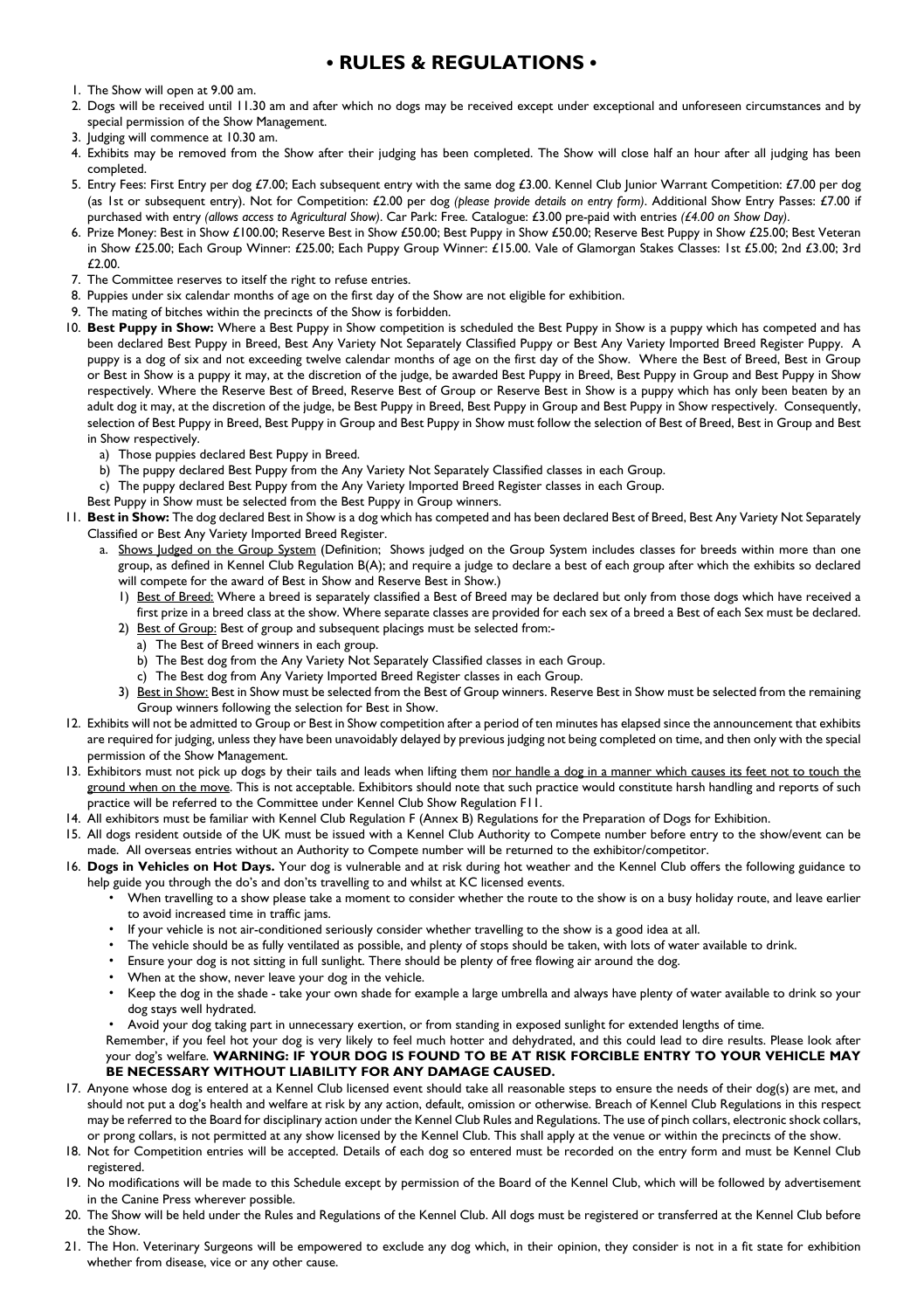- 22. No Officer will be allowed to lead any dog into the Judging Ring without first removing his or her badge.
- 23. There will be no veterinary examination on entry to the Show but Veterinary Surgeons will be in attendance if required.
- 24. All Rules and Regulations or Definitions or instructions of the nature of rules and regulations printed for convenience in other parts of the Schedule shall be deemed to be Regulations of the Committee and shall have the same effect as if they formed part of these Regulations.
- 25. Every exhibitor making an entry or entries at or for this Show shall be deemed to have agreed to abide by the Kennel Club Rules and Regulations printed therein and by these Regulations and it is on this understanding only that entries are received.
- 26. The Society, its Officers or Servants shall not be responsible for any damage or loss, however caused, to any person whatsoever while on, entering or leaving the Society's premises. Each exhibitor shall be solely responsible for any consequential loss, injury or damage to or occasioned by any animal, article or property exhibited by him and for its description in the Catalogue, and shall indemnify and hold harmless the Society against all legal or other proceedings in regard thereto and repay any injury which may be so occasioned.
- 27. Any owner, competitor, handler or other person in charge of a dog is required to remove as soon as possible any fouling caused by their dog(s) at any Kennel Club licensed show within the licensed venue and within the environs of that event including car and caravan parks and approaches. Anyone failing to clear up will be reported to the Committee who may enforce the right to refuse entries from that exhibitor for future Shows.
- 28. The Committee of the Vale of Glamorgan Agricultural Society can accept no responsibility for products advertised or sold by stand holders at the Show, and wish to remind exhibitors that grooming products on sale may not meet the requirements of the Regulations for the Preparation of Dogs for Exhibition.
- 29. The owner, exhibitor, handler or other person in charge of a dog at Kennel Club licensed events must at all times ensure that the dog is kept under proper control whilst at the licensed venue, including its environs, car and caravan parks and approaches. This Regulation applies before (at any time during the set up period at the venue), during the event and afterwards (at any time during the breakdown of the event).
- 30. A dog may be disqualified by the Board from any award, whether an objection has been lodged or not, if proved amongst other things to have been: a) registered or recorded as having been bred by the scheduled Judge, this shall not apply to a Judge appointed in an emergency; b) exhibited without payment of appropriate entry fees.
- 31. Every exhibitor shall ensure that whilst the dog is being exhibited, its handler shall display the correct ring number.

#### **• DEFINITIONS OF CLASSES •**

In the following definitions, a Challenge Certificate includes any Show award that counts towards the title of Champion under the Rules of any governing body recognised by the Kennel Club. Wins at Championship Shows in breed classes where Challenge Certificates are not on offer shall be counted as wins at Open Shows. In the case of a dog owned in partnership and entered in Members' classes or competing for Members' Specials each partner must at the time of entry be a member of the Society. In estimating the number of awards won, all wins up to and including the seventh day before the date of closing of postal entries shall be counted when entering for any class i.e. **Monday, 11th July 2022.** Wins in Variety classes do not count for entry in breed classes but when entering in Variety classes, wins in both Breed and Variety classes must be counted. First prizes awarded in any classes defined as Special do not count towards eligibility.

If an exhibitor reports before the judging of a class or classes that a dog has been entered which is ineligible, the exhibitor may choose one of the following options:-

- (1) Withdrawal The dog may be withdrawn from competition subject to the conditions of Regulation F.(1).19.
- (2) Transfer
	- a) If a dog is ineligible for a class or classes as regards its breed, colour, sex, weight or height the Show Secretary shall transfer it to the equivalent class or classes for the correct breed, colour, sex, weight or height and, in the event of there being no equivalent class, Minor Puppy and Puppy excepted, to the Open class for the correct colour, sex, weight or height.
	- b) If an exhibit is entered incorrectly in a Minor Puppy class, Puppy class or Junior class, which is over age but under twelve calendar months of age, eighteen calendar months of age or twenty four calendar months of age respectively, the Show Secretary shall transfer the exhibit to the Puppy class, Junior class or Yearling class respectively for the correct breed, colour, sex, weight or height and in the event of there being no Puppy, Junior or Yearling class to the Open class for the correct breed, colour, sex, weight or height.
	- c) For any reason other than the above, the Show Secretary shall transfer it to the Open class for the correct breed, colour, sex, weight or height.
	- d) If an exhibit arrives late and misses a class, even if it is the only class in which the dog is entered, the dog may not be transferred to any other class.
- **PUPPY** For dogs of six and not exceeding twelve calendar months of age on the first day of the Show.
- **JUNIOR** For dogs of six and not exceeding eighteen calendar months of age on the first day of the Show.
- **SPECIAL YEARLING** For dogs of six and not exceeding twenty four calendar months of age on the first day of the Show.
- **GRADUATE** For dogs which have not won a Challenge Certificate/CACIB/CAC/Green Star or four or more First Prizes at Championship Shows in Graduate, Post Graduate, Minor Limit, Mid Limit, Limit and Open classes, whether restricted or not where Challenge Certificates were offered for the breed.
- **POST GRADUATE** For dogs which have not won a Challenge Certificate/CACIB/CAC/Green Star or five or more First Prizes at Championship Shows in Post Graduate, Minor Limit, Mid Limit, Limit and Open classes, whether restricted or not where Challenge Certificates were offered for the breed.
- **OPEN** For all dogs of the breeds for which the class is provided and eligible for entry at the Show.
- **VETERAN** For dogs of not less than seven years of age on the first day of the Show.
- **BRED BY EXHIBITOR** For dogs bred by the exhibitor.
- **BRACE** For two exhibits (either sex or mixed) of one breed belonging to the same exhibitor, each exhibit having been entered in some class other than Brace or Team.
- **CRUFTS 2023 QUALIFIED OPEN** For dogs which have qualified for Crufts 2023.
- ANY VARIETY NOT SEPARATELY CLASSIFIED For breeds of dog for which no separate breed classes are scheduled. These classes are not open to breeds which are listed on the Imported Breed Register.
- **ANY VARIETY** A Variety Class is one in which more than one breed or variety of a breed with a breed standard can compete.
- **IMPORTED BREED REGISTER** For breeds confined to the Imported Breeds Register and only when an Interim Breed Standard has been published by The Kennel Club. Such breeds may be exhibited in this class with the Best Imported Register / Best Imported Register Puppy being eligible for Best in Group / Best Puppy in Group or Best in Show / Best Puppy in Show as relevant. Such breeds may be entered into Imported Breed Register classes and/or Any Variety or Stakes classes, with the exception of AVNSC classes, for which they are not eligible.
- **HANDLING CLASSES** For ages 6 24 years. Dogs or Bitches must have been entered in a previous class. Entries must be made on the entry form, giving name and age of handler in space provided and putting class number next to dog to be handled. Entries cannot be accepted on the day.

#### **ADVISORY NOTICE**

**NOT FOR COMPETITION** Societies may at their discretion, accept Not for Competition entries. Societies may accept such entries from breeds of dog not included within the title of the Society and at Shows held over more than one day, such entries may be accepted on any day from any breed.